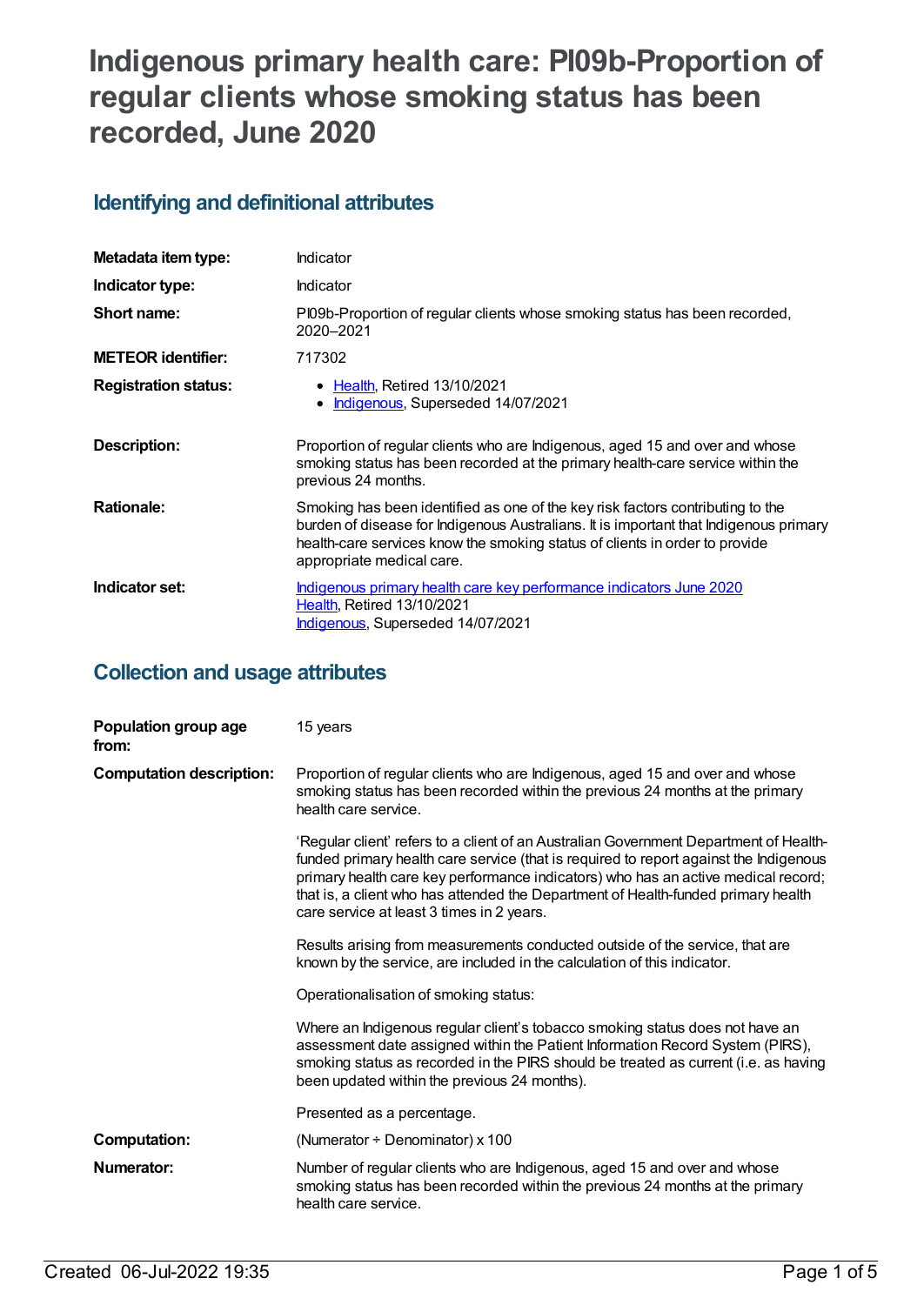[Person—age,](https://meteor.aihw.gov.au/content/303794) total years N[NN]

**Data Source**

[Indigenous](https://meteor.aihw.gov.au/content/430643) primary health care data collection

**NMDS / DSS**

[Indigenous](https://meteor.aihw.gov.au/content/715320) primary health care NBEDS 2020–21

**Data Element / Data Set**

Person-smoking status recorded indicator, yes/no code N

**Data Source**

[Indigenous](https://meteor.aihw.gov.au/content/430643) primary health care data collection

**NMDS / DSS**

[Indigenous](https://meteor.aihw.gov.au/content/715320) primary health care NBEDS 2020–21

**Data Element / Data Set**

[Person—Indigenous](https://meteor.aihw.gov.au/content/602543) status, code N

**Data Source**

[Indigenous](https://meteor.aihw.gov.au/content/430643) primary health care data collection

**NMDS / DSS**

[Indigenous](https://meteor.aihw.gov.au/content/715320) primary health care NBEDS 2020–21

**Data Element / Data Set**

[Person—regular](https://meteor.aihw.gov.au/content/686291) client indicator, yes/no code N

**Data Source**

[Indigenous](https://meteor.aihw.gov.au/content/430643) primary health care data collection

**NMDS / DSS**

[Indigenous](https://meteor.aihw.gov.au/content/715320) primary health care NBEDS 2020–21

**Denominator:** Total number of regular clients who are Indigenous and aged 15 and over.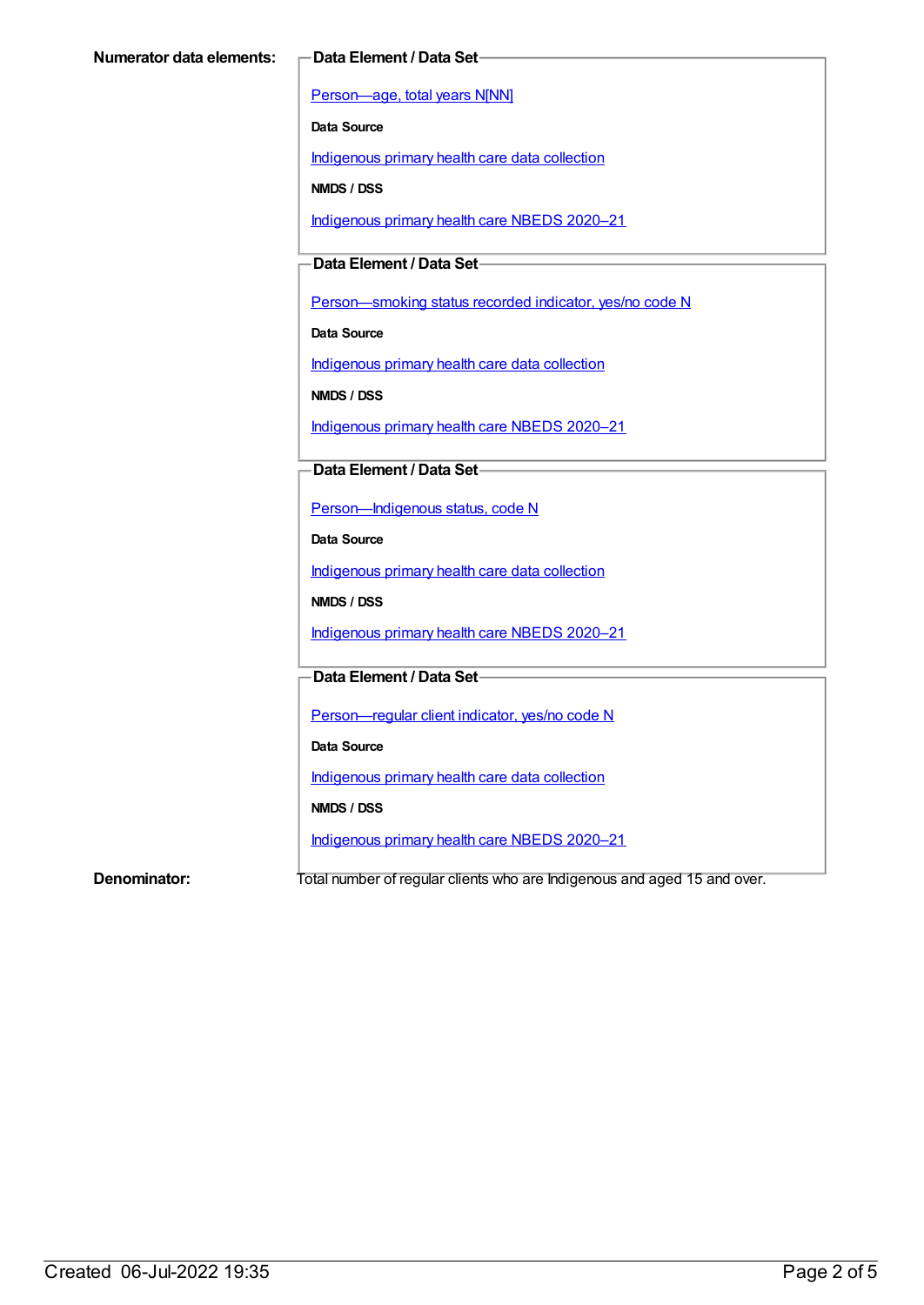| Denominator data<br>elements: | Data Element / Data Set-                            |
|-------------------------------|-----------------------------------------------------|
|                               | Person-age, total years N[NN]                       |
|                               | Data Source                                         |
|                               | Indigenous primary health care data collection      |
|                               | NMDS / DSS                                          |
|                               | Indigenous primary health care NBEDS 2020-21        |
|                               | Data Element / Data Set-                            |
|                               | Person-Indigenous status, code N                    |
|                               | <b>Data Source</b>                                  |
|                               | Indigenous primary health care data collection      |
|                               | NMDS / DSS                                          |
|                               | Indigenous primary health care NBEDS 2020-21        |
|                               | Data Element / Data Set-                            |
|                               | Person-regular client indicator, yes/no code N      |
|                               | <b>Data Source</b>                                  |
|                               | Indigenous primary health care data collection      |
|                               | NMDS / DSS                                          |
|                               | Indigenous primary health care NBEDS 2020-21        |
| Disaggregation:               | 1. Sex:<br>a) Male                                  |
|                               | b) Female                                           |
|                               | 2. Age group:<br>a) 15-24 years<br>b) $25-34$ years |

- c) 35–44 years
- d) 45–54 years e) 55–64 years
- f) 65 years and over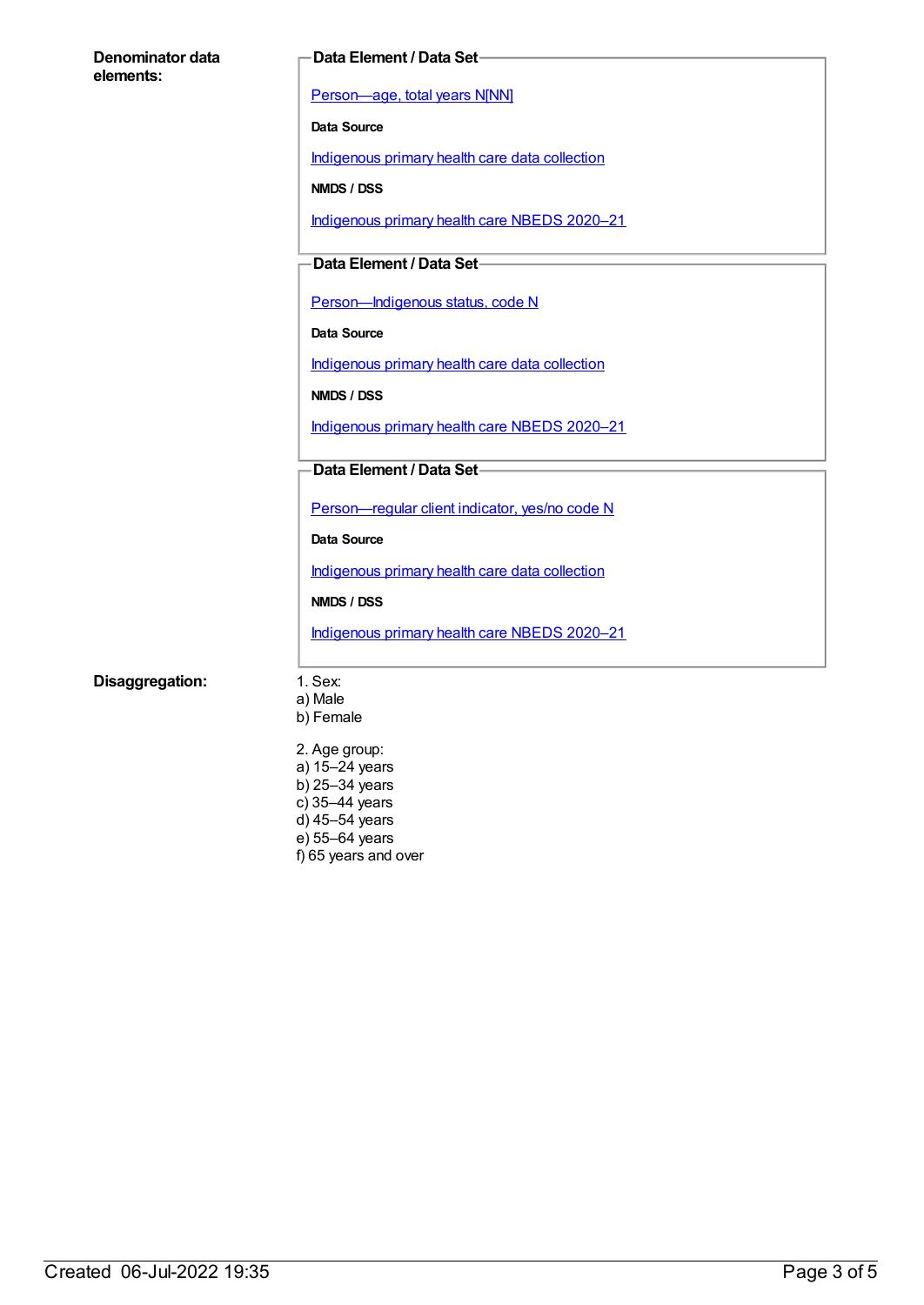| <b>Disaggregation data</b><br>elements: | Data Element / Data Set-                                                                                                                                                                                                                                                 |
|-----------------------------------------|--------------------------------------------------------------------------------------------------------------------------------------------------------------------------------------------------------------------------------------------------------------------------|
|                                         | Person-age, total years N[NN]                                                                                                                                                                                                                                            |
|                                         | Data Source                                                                                                                                                                                                                                                              |
|                                         | Indigenous primary health care data collection                                                                                                                                                                                                                           |
|                                         | NMDS / DSS                                                                                                                                                                                                                                                               |
|                                         | Indigenous primary health care NBEDS 2020-21                                                                                                                                                                                                                             |
|                                         | Data Element / Data Set-                                                                                                                                                                                                                                                 |
|                                         |                                                                                                                                                                                                                                                                          |
|                                         | Person-sex, code X                                                                                                                                                                                                                                                       |
|                                         | Data Source                                                                                                                                                                                                                                                              |
|                                         | Indigenous primary health care data collection                                                                                                                                                                                                                           |
|                                         | NMDS / DSS                                                                                                                                                                                                                                                               |
|                                         | Indigenous primary health care NBEDS 2020-21                                                                                                                                                                                                                             |
| Comments:                               | This indicator covers a 24 month reporting period from 1 January 2020 to 31<br>December 2021:                                                                                                                                                                            |
|                                         | • Indigenous primary health care NBEDS 2019-20 covers the period<br>01/01/2020 to 30/06/2020<br>• Indigenous primary health care NBEDS 2020-21 covers the period<br>01/07/2020 to 30/06/2021<br>Indigenous primary health care NBEDS 2021-22 (to be released) will cover |
|                                         | the period 01/07/2021 to 31/12/2021.                                                                                                                                                                                                                                     |

## **Representational attributes**

| <b>Representation class:</b> | Percentage |
|------------------------------|------------|
| Data type:                   | Real       |
| Unit of measure:             | Person     |
| Format:                      | N[N].N     |
|                              |            |

## **Indicator conceptual framework**

| Framework and | <b>Health Behaviours</b> |
|---------------|--------------------------|
| dimensions:   |                          |

#### **Data source attributes**

| Data sources: | Data Source                                    |
|---------------|------------------------------------------------|
|               | Indigenous primary health care data collection |
|               | Frequency                                      |
|               | 6 monthly                                      |
|               | Data custodian                                 |
|               | Australian Institute of Health and Welfare.    |
|               |                                                |

#### **Source and reference attributes**